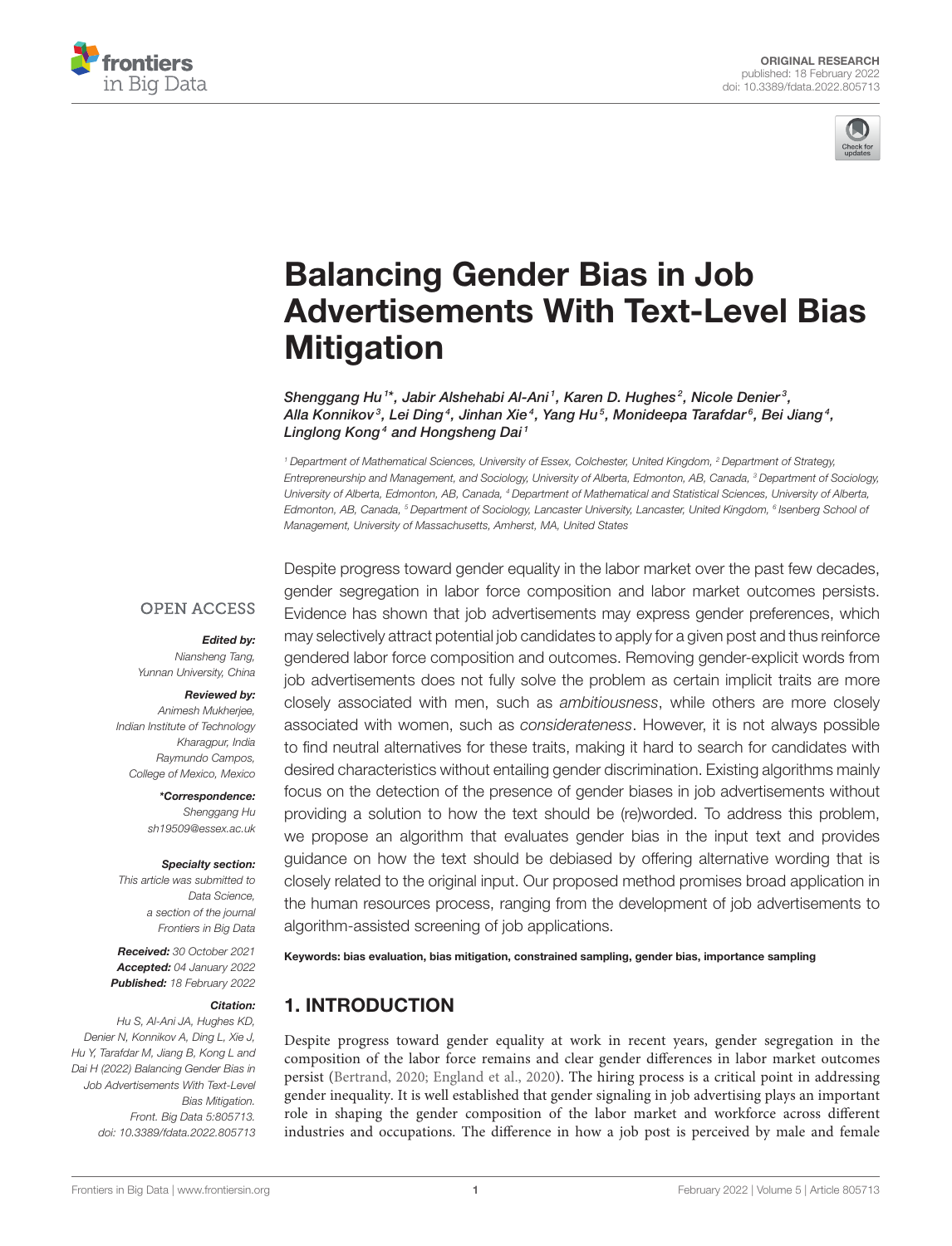applicants<sup>[1](#page-1-0)</sup> may stem from different causes, including gender stereotypes [\(Glick and Fiske, 1996\)](#page-8-2), differences in the everyday language of men and women [\(Pennebaker et al., 2003\)](#page-8-3), and different linguistic styles [\(Lakoff, 1973;](#page-8-4) [Carli, 1990\)](#page-8-5). Whatever the underlying cause, gender-definite words and attribute words that seem gender-neutral are shown to contribute to signaling gender preference in job posts [\(Bem and Bem, 1973;](#page-8-6) Born and Taris, [2010\)](#page-8-7). Job posts with gender preference are perceived differently by male and female applicants and can discourage potential applicants of the opposite gender from applying even if they are qualified.

Bias detection and evaluation in job text are usually done by targeting specific words that are more commonly associated with a specific gender, e.g., ambitious is usually considered masculine and considerate is usually considered feminine even though both words can be used to describe people of any gender. Studies such as [Gaucher et al.](#page-8-8) [\(2011\)](#page-8-8) and [Tang et al.](#page-9-0) [\(2017\)](#page-9-0) evaluate gender bias by counting target words and computing accumulated weight for words that are classified into feminine and masculine categories. Another approach to bias evaluation relies on a family of natural language processing (NLP) techniques called word embeddings such as Word2Vec [\(Mikolov et al., 2013\)](#page-8-9), GloVe [\(Pennington et al., 2014\)](#page-8-10), etc. A word embedding model encodes each word in its dictionary into a real vector in high-dimensional space. It is shown that word embeddings are also able to encode information to denote "gender direction" in vectors. For instance, the vector of he − she points to a similar direction as the vector  $father - mother$ . Thus, cosine similarity can be used to test if a word is biased toward a certain direction of gender (i.e., masculine/feminine) [\(Caliskan et al., 2017;](#page-8-11) [Garg et al., 2018;](#page-8-12) [Kwak et al., 2021\)](#page-8-13).

Bias mitigation in NLP models has received considerable attention [\(Bolukbasi et al., 2016;](#page-8-14) [Zhao et al., 2018;](#page-9-1) Dev and Phillips, [2019;](#page-8-15) [Kaneko and Bollegala, 2019;](#page-8-16) [Wang et al., 2020;](#page-9-2) [Ding et al., 2021\)](#page-8-17). However, the definition of gender-neutral words in the NLP community includes all words that do not explicitly refer to a certain gender. The goal of this research lies in removing gender stereotypes in gender-neutral words perceived by machine learning models and decoupling gender information from semantic information to avoid the incorrect association of attributes to gender due to the presence of gender stereotypes in the training corpus. This procedure allows the models to make predictions free of gender stereotypes. This is different from bias mitigation in the text which requires the model to actively recognize gender bias in words and redesign the wording to reduce the bias perceived by humans.

To the best of our knowledge, there is no off-the-shelf algorithm that can detect and mitigate bias in an input text. The approach closest to our interest may be paraphrase generation where the algorithm is designed to paraphrase a piece of text, usually a sentence, by imposing constraints that include and exclude certain words [\(Swanson et al., 2014;](#page-9-3) [Hokamp and Liu,](#page-8-18) [2017;](#page-8-18) [Miao et al., 2019\)](#page-8-19). However, existing algorithms do not scale well with the size of the vocabulary constraint and are not able to deal with soft constraints such as using  $n$  out of  $m$  words in a given list.

To remedy the above important gaps in existing research, we develop an algorithm that can provide guidance in word composition to express low gender bias. Since certain words in job posting are hard to replace even though they are biased toward a certain gender, when changing the word composition, it is important for the debiased composition to replace as few words as possible. To achieve this goal, we develop a novel method that models both gender bias in words and their word frequencies, and samples a word composition that reduces biases while making few changes to the original wording.

The rest of the paper is organized as follows. First, a more detailed background on bias in the job market and bias evaluation is included in Section 2. Then, in Section 3, we describe the implementation details of our algorithm. The algorithm is applied to a real job text dataset and results are presented in Section 4. Finally, we turn to the discussion in Section 5.

# 2. RELATED WORKS

# 2.1. Gender Bias in Job Advertisement

Gender inequality in the labor market is longstanding and welldocumented. Although there has been a long-term increase in women's labor force participation over the past few decades, research shows persistent gender segregation across many occupations and industries. Women continue to be underrepresented in senior and managerial positions (Sohrab et al., [2012\)](#page-9-4), are less likely to be promoted and are perceived as less committed to professional careers [\(Wallace, 2008\)](#page-9-5) and as less suitable to perform tasks in the fields that have been historically male-dominated [\(Hatmaker, 2013\)](#page-8-20). The hiring process is a significant social encounter, in which employers search for the most "suitable" candidate to fill the position [\(Kang et al., 2016;](#page-8-21) [Rivera, 2020\)](#page-8-22). Research demonstrates that "suitability" is often defined categorically, is not neutral to bias, and is gendered [\(McCall, 2005\)](#page-8-23). The wording of job advertisements, in particular, may play a role in generating such gender inequality. For instance, [Bem and Bem \(1973\)](#page-8-6) and [Kuhn et al. \(2020\)](#page-8-24) show that job advertisements with explicitly gendered words discourage potential applicants of the opposite gender from applying, even when they are qualified to do so, which in turn reinforces the imbalance. More recent studies [\(Born and Taris, 2010;](#page-8-7) [Askehave and Zethsen, 2014\)](#page-8-25) have shown that words describing gendered traits and behaviors may also entail gendered responses from potential job applicants. Female students are substantially more attracted to advertisements that contain feminine traits than masculine traits [\(Born and Taris, 2010\)](#page-8-7). Traits favored in leadership roles are predominately considered to be male-biased, correlating with the gender imbalance in top-management positions [\(Askehave and Zethsen, 2014\)](#page-8-25). It has been shown that such bias co-exists with the salary gap where, on average, job posts that favor masculine traits offer higher salaries compared with job posts that favor feminine traits (Arceo-Gómez et al., [2020\)](#page-8-26). Research also shows that using genderneutral terms (e.g., police officer) or masculine/feminine pairs

<span id="page-1-0"></span><sup>&</sup>lt;sup>1</sup>Whilst acknowledging gender as a non-binary construct, we operationalize gender as a dichotomized measure to refer to men and women for methodological and technical purposes in this paper.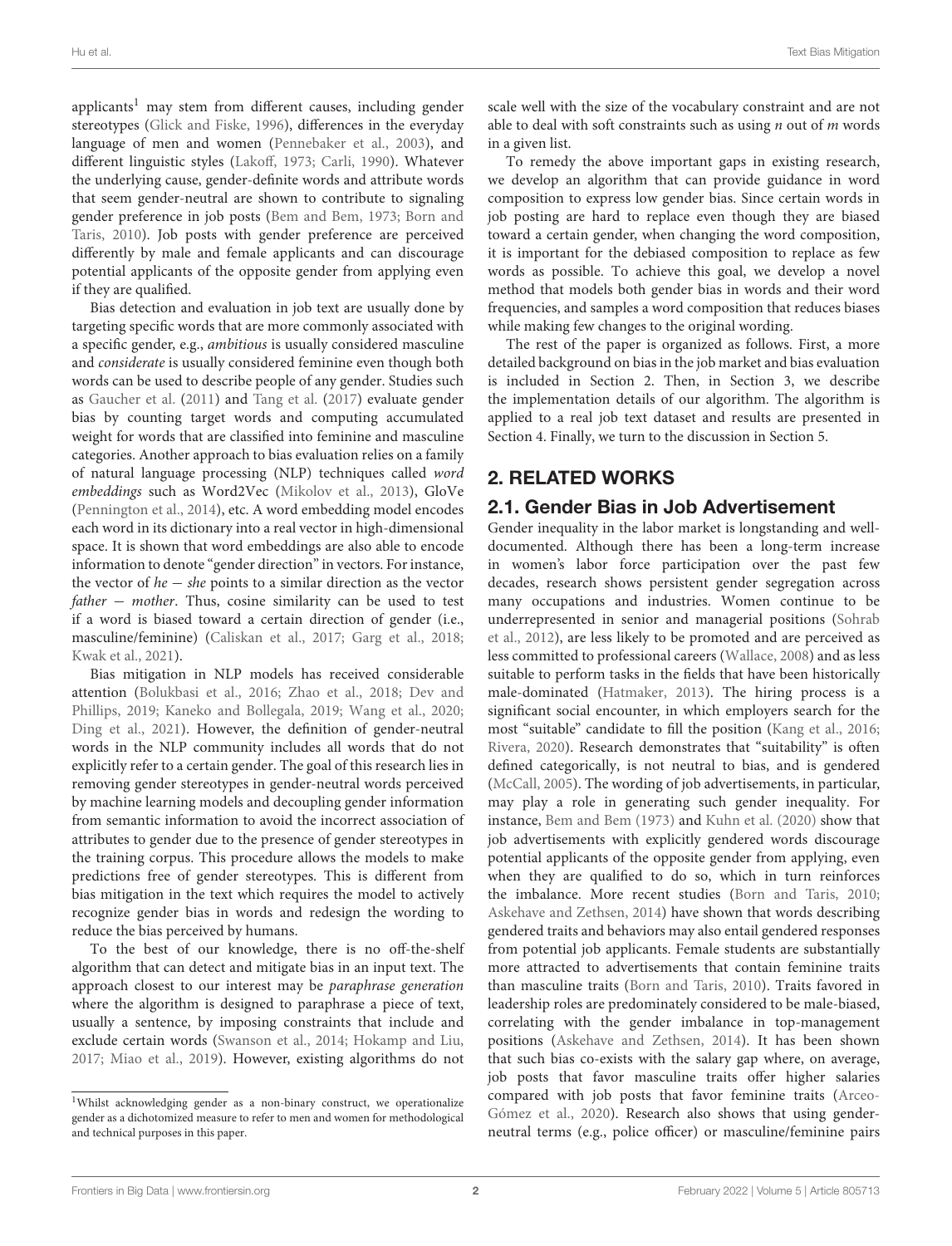(e.g., policeman/policewoman) can help reduce gender barrier and attract both male and female applicants [\(Bem and Bem, 1973;](#page-8-6) [Horvath and Sczesny, 2016;](#page-8-27) [Sczesny et al., 2016\)](#page-8-28).

### 2.2. Bias Evaluation at the Text Level

Many studies can be found that collect and identify masculine and feminine words as a measure of gendered wording (Bem and Bem, [1973;](#page-8-6) [Bem, 1974;](#page-8-29) [Gaucher et al., 2011\)](#page-8-8). These word lists are consistent with previous research that examined gender differences in language use [\(Newman et al., 2008\)](#page-8-30). Given the list of gender-coded words, text-level bias can be quantified by measuring the occurrences of each word in the list. [Gaucher et al. \(2011\)](#page-8-8) calculated the percentage of masculine and feminine words in the text to produce two separate scores, for male and female biases, respectively, to reveal the fact that job advertisements in male-dominated industries and female-dominated industries exhibit different score pairs. Tang et al. [\(2017\)](#page-9-0) presents a slightly different approach where they assign weights to each gendered word by their level of gender implications that accumulate over the whole text, with the effects of masculine words and feminine words offsetting each other [Tang et al.](#page-9-0) [\(2017\)](#page-9-0).

Another technique of bias evaluation relies on the use of word embeddings. Using this technique, we can evaluate the level of bias owing to the fact that gender stereotype bias can be passed on from corpus to the embedding model through training [\(Bolukbasi et al., 2016\)](#page-8-14). The Word Embedding Association Test (WEAT), proposed by [Caliskan et al. \(2017\)](#page-8-11), is an analog to the Implicit Association Test (IAT) used in Psychology studies. The purpose of WEAT is to test and quantify that two groups of target words, e.g., male-dominated professions vs. femaledominate professions, are indeed biased toward two groups of attribute words, e.g., {he}, {she}. A similar strategy is developed in [Garg et al.](#page-8-12) [\(2018\)](#page-8-12) called Relative Norm Distance (RND) which tests a single group of target words against two groups of attribute words, though the idea is much the same as WEAT. The bias of each word is evaluated by computing the difference in norm distance between the word from a masculine word group and a feminine word group. This approach can be easily extended to the text level by averaging the bias score of each word in text [\(Kwak et al., 2021\)](#page-8-13) or taking the average of word vectors prior to bias evaluation.

# 3. METHODOLOGY

Using gender-indefinite words alone does not remove gender signaling completely, since agentic attributes (e.g., active and adventurous), are usually considered to be masculine, and communal attributes (e.g., considerate and sympathetic), are often considered feminine. These attributes may be favored for certain job positions and it may not always be possible to find neutral alternatives to replace them. Thus, it is more reasonable for the writer to keep these words while using words in the opposite gender to achieve inclusivity of both female and male applicants. Therefore, our methodology of mitigating bias in text involves the following steps:

- 1. Build an evaluation model of gender bias in words and texts;
- 2. Model probability distribution for the word occurrence of each group;
- 3. Provide guidance on how many words from each group should be used to mitigate bias.

# 3.1. Quantifying Gender Bias by Words

To measure gender bias in job advertisements, we use a list of words that contain gendered psychological cues that may signal the employer's gender preferences for job candidates. Our word list builds on established inventories, i.e., [Bem](#page-8-29) [\(1974\)](#page-8-29) and [Gaucher et al.](#page-8-8) [\(2011\)](#page-8-8) inventories, which contain words that are well-established in the literature to signal implicit gender bias. Our word list also includes a further set of cues that form part of the BIAS word inventory identified from job advertisements using expert coding that have not been included in the Bem and Gaucher inventories. For a full list of words used in our analysis and detailed information on the latter list, please see [Konnikov et al.](#page-8-31) [\(2021\)](#page-8-31). Moreover, we assume that every word in the masculine and feminine groups has a different level of signaling, so the words are sub-grouped further, in this case into two subgroups for computational simplicity, where each group of words is split into strongly or weakly masculine (or feminine) sets. In our setup, we used the GloVe [Pennington et al.](#page-8-10) [\(2014\)](#page-8-10) word embedding to achieve the split.

We assume that the overall bias expressed from a piece of text is equal to the sum of the bias expressed from each word, and more importantly, the effect of masculine words can be canceled out by the usage of feminine words in suitable proportions. Let  $Y_i$  denote the bias score of the *i*-th job text and  $X_i$  =  $(X_{i,sm}, X_{i,wm}, X_{i,sf}, X_{i,wf})$  denote the number of occurrences of each word in the i-th job text aggregated according to the word groups, i.e.,  $X_{i,sf}$  denote the total number of strongly feminine words appearing in the *i*-th job text. Let  $\beta_0$ ,  $\beta$  denote the model parameter, then.

$$
Y_i = \beta_0 + \boldsymbol{\beta}^\top X_i.
$$

### 3.2. Gender Bias Score at the Text Level

To collect the data for response  $Y_i$  in a comprehensive manner, we combine two different metrics to measure the bias at the text level. The first approach is based on the method proposed by [Gaucher et al.](#page-8-8) [\(2011\)](#page-8-8), which measures the bias purely through word counts and produces a score in  $\{-1, 0, 1\}$  for feminine, neutral and masculine, respectively. Since a discrete bias score is not adequate for capturing the degree of bias in texts, we adopted a word counting approach but modified the metric to give a continuous output in [−1, 1]. The score is computed as follows. The sign of the score is determined as in [Gaucher et al.](#page-8-8) [\(2011\)](#page-8-8) where a negative value represents feminine bias and a positive value represents masculine bias. The magnitude of the score is computed using the following equation:

$$
|S_1| = \max\left\{\frac{X_{\text{mas}} - X_{\text{fem}}}{X_{\text{mas}}}, \frac{X_{\text{fem}} - X_{\text{mas}}}{X_{\text{fem}}}\right\},\tag{1}
$$

in which case when  $X_{\text{mas}} = X_{\text{fem}}$  the measure will output 0.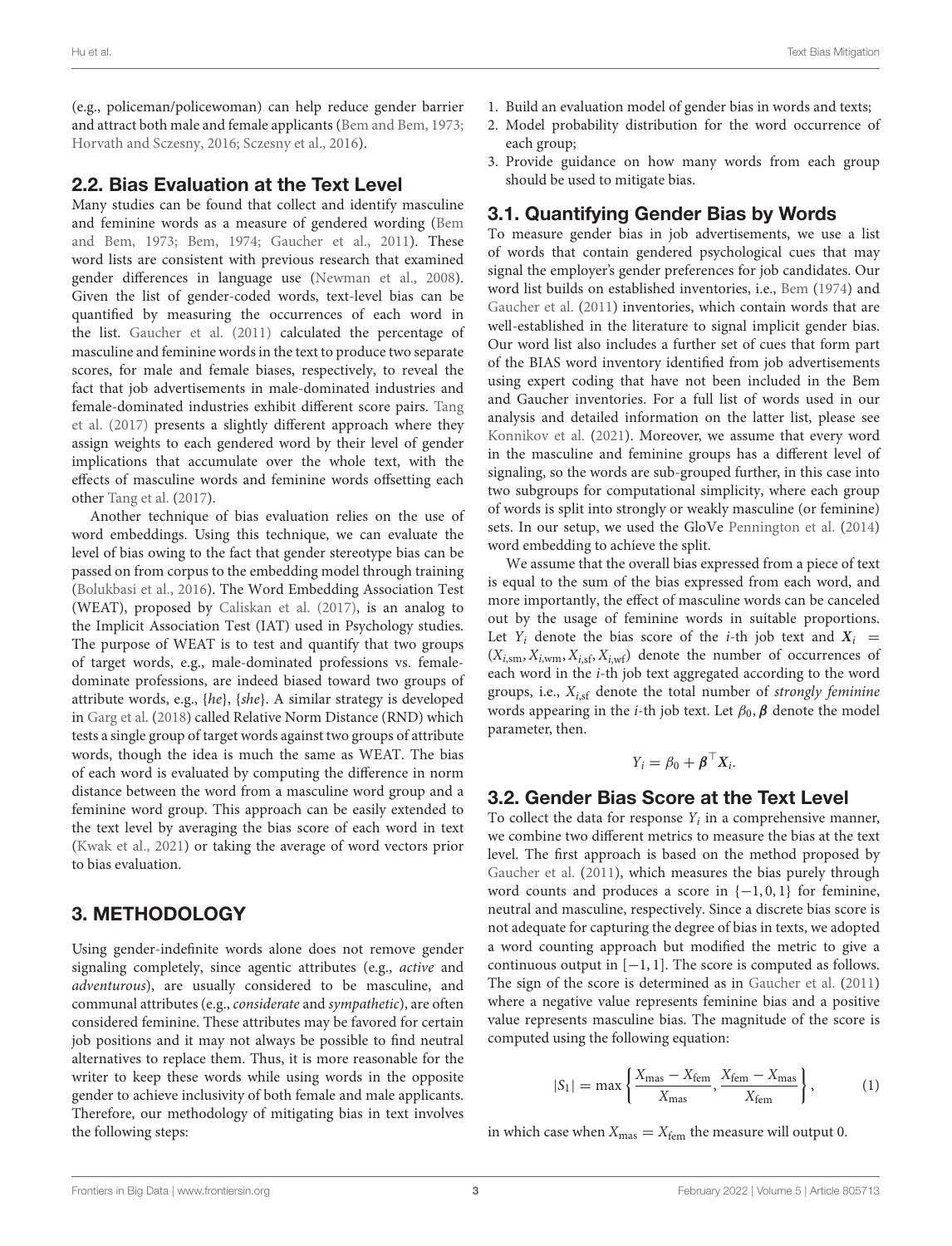**Algorithm 1:** Text-bias evaluation **Input**: List of masculine-coded words M; List of

feminine-coded words F;

Word embedding V;

Text T to be evaluated;

Combination coefficient λ;

**<sup>1</sup>** Count the number of masculine and feminine words in T and get  $X_m$ ,  $X_f$ ;

2 Compute score 
$$
S_1 = sign(X_m - X_f)max\left\{\frac{X_m - X_f}{X_m}, \frac{X_f - X_m}{X_f}\right\};
$$
  
2 Compute text vector  $V_m = \frac{1}{N} \sum_{i=1}^{N} V_i$ .

**3** Compute text vector  $V_T = \frac{1}{|T|} \sum_{w \in T} V_w$ ;

**4** Initialize  $S_m = 0$ ;

- **5** Initialize  $S_f = 0$ ;
- **<sup>6</sup> foreach** Masculine word w in Masculine list **do 7**

$$
S_m \mathrel{+}= \frac{V_T \cdot V_w}{||V_T|| \cdot ||V_w||}
$$

**<sup>8</sup> end**

**<sup>9</sup> foreach** Feminine word w in Feminine list **do**

**10**

$$
S_f \mathrel{+}= \frac{V_T \cdot V_w}{||V_T|| \cdot ||V_w||}
$$

**<sup>11</sup> end**

12 Compute  $S_2 = \frac{1}{\mathcal{M}} S_m + \frac{1}{\mathcal{F}} S_f;$ **Output**: Combined score  $S_{\lambda} = S_1 + \lambda S_2$ 

However, this measure does not consider potential differences in the levels of bias exhibited by different words. Thus, we consider a second bias metric similar to the Relative Norm Distance (RND) [\(Garg et al., 2018\)](#page-8-12) or the Word Embedding Association Test (WEAT) [\(Caliskan et al., 2017\)](#page-8-11). Since we need a text-level score, we average the word vectors from the same text to produce a text vector and compute its cosine distance to each of the masculine and feminine words in our word list. The difference in average cosine distance is our second score:

$$
S_2 = \frac{1}{|\mathcal{M}|} \sum_{w \in \mathcal{M}} \frac{V_T \cdot V_w}{||V_T|| \cdot ||V_w||} - \frac{1}{|\mathcal{F}|} \sum_{w \in \mathcal{F}} \frac{V_T \cdot V_w}{||V_T|| \cdot ||V_w||},
$$
  

$$
V_T = \frac{1}{|T|} \sum_{w \in T} V_w,
$$
 (2)

where  $T$  denotes the text with its cardinality  $|T|$  defined as the number of words in T,  $V_w$  denote the word vector of word w, and  $M$ ,  $F$  denotes the set of masculine and feminine words, respectively. The scores  $S_1$  and  $S_2$  are combined through a linear combination with coefficient  $\lambda$  to produce the final bias score for every text.

#### 3.3. Bias Compensation

The combined scores can be used to estimate the model parameters  $(\hat{\beta}_0, \hat{\beta})$  through linear regression. With the model

parameters  $\left(\hat{\beta}_0,\hat{\pmb{\beta}}\right)$  estimated, the goal is to minimize the overall bias by adjusting the frequency of different word types  $x_i$ . In theory, eliminating the use of gender-biased words may eliminate the bias completely. However, this is usually not possible since it can be hard to find neutral replacements for every word. Thus, we would like to seek a minimal adjustment to the word counts while reducing the bias. We would need to statistically model the word counts so that the debiased word count is highly correlated with the original word counts while satisfying some constraint (of zero bias) at the same time.

Although word counts are always integers, due to the complexity of solving probabilistic integer programming problems, we instead consider the continuous version with a deterministic objective:

$$
\hat{\beta}_0 + \hat{\boldsymbol{\beta}}^\top \boldsymbol{X}_i = 0. \tag{3}
$$

where  $X_i$  is allowed to be a real vector which we can later round to an integer vector after debiasing.

With respect to the constraint above, the distribution of  $X_i$ should also be modeled in order for the adjusted word counts to be as close to the original as possible. In this case, we consider the Gamma distribution as a continuous substitute for Poisson distribution. We assume that each job text is an instance of its own text distribution and thus every word count is from the same distribution but with distinct parameters, even for word counts of the same group. Therefore, rather than finding a common posterior distribution for the word count for each group, we would like to parameterize each distribution separately. To avoid over-complication, we leave 1 degree of freedom for each word count distribution to adjust its mean while using a common rate parameter for each group. Let  $X_i = (X_{i,sm}, X_{i,wm}, X_{i,sf}, X_{i,wf})$  and for each word group  $g \in \mathcal{G} := \{\text{sm}, \text{wm}, \text{sf}, \text{wf}\}, X_{i,g} \sim \Gamma(\alpha_{i,g}, \psi_g)$ with the density function given by

$$
f_{i,g}(x) = \frac{\psi_g^{\alpha_{i,g}}}{\Gamma(\alpha_{i,g})} x^{\alpha_{i,g}-1} \exp(-\psi_g x), \quad \alpha_{i,g} := \tilde{X}_{i,g} \psi_g, \quad (4)
$$

where  $\psi_{g}$  is the fitted rate parameter using the collected word counts for each word group g separately and the mean of the distribution is chosen as the unadjusted word count  $\tilde{X}_{i,g}$  for group g in text i. Now we have the following constrained distribution for job post i:

$$
f_i(\mathbf{X}_i) = \prod_{g \in \mathcal{G}} f_{i,g}(X_{i,g}; \alpha_{i,g}, \psi_g) \quad \text{w.r.t.} \quad \hat{\boldsymbol{\beta}}^\top \mathbf{X}_i = -\hat{\beta}_0. \tag{5}
$$

Finally, we can sample the unknown debiased word counts by simulating from the above distribution to give a natural choice of wording that also reduces the bias.

#### 3.3.1. Constrained Density Fusion

Let  $d = |G|$  denote the number of different word types. Recall that our target is to sample from the constrained product density function

$$
f(\mathbf{X}) \propto \prod_{g \in \mathcal{G}} f(X_g; \alpha_g) \quad \text{w.r.t.} \quad \hat{\boldsymbol{\beta}}^\top \mathbf{X} = -\hat{\beta}_0, \tag{6}
$$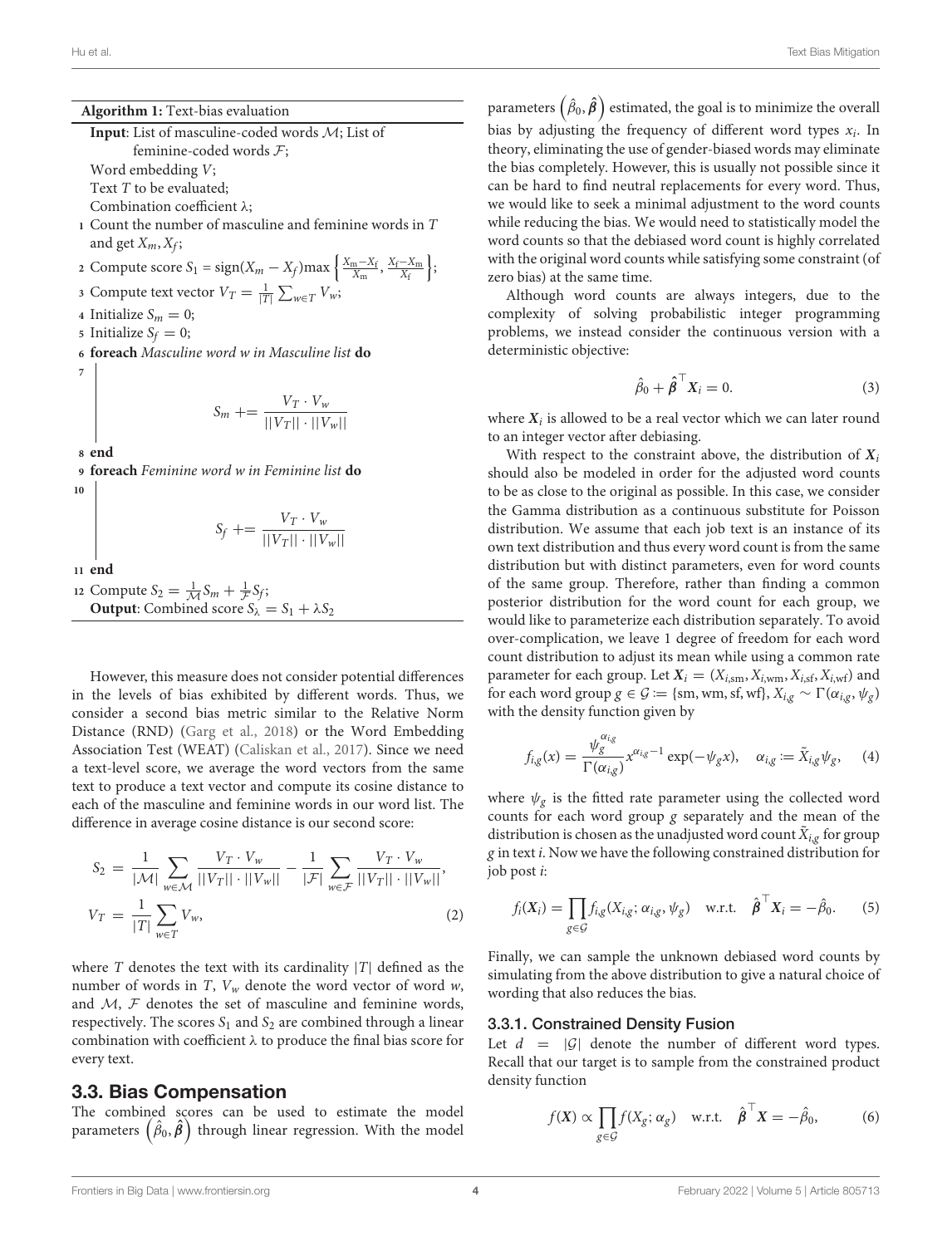where  $X = (X_{\rm sm}, X_{\rm wm}, X_{\rm sf}, X_{\rm wf}).$ 

Recently, the Monte Carlo Fusion algorithm [\(Dai et al., 2019\)](#page-8-32) has been proposed to draw samples from product distributions similar to what we have in Equation (6) but without the constraint. Although the method cannot be directly applied, we note that the proposal of the algorithm is Gaussian in the target random variable. Since the constraint is linear, we can leverage the fact that a linearly constrained Gaussian distribution is still Gaussian to adapt the algorithm to our problem. Consider the following proposal distribution  $h(X, Y)$ :

$$
h(X, Y) \propto \prod_{j=1}^{d} f(X_j; \alpha_j) \times \eta_{\hat{\beta}}(X) \times \frac{\mathcal{N}(Y; X, TI_d) \mathbb{1}_{\left\{\hat{\beta}^\top Y = -\hat{\beta}_0\right\}}}{\eta_{\hat{\beta}}(X)}
$$
  
× Q, (7)

where

$$
Q = \mathbb{E}_{\mathbb{W}}\left[\Phi(W)\right], \quad \Phi(W) = \exp\left[-\sum_{j=1}^{d} \int_{0}^{T} \phi_{i}(W_{s}^{(i)}) \, ds\right],\tag{8}
$$

is the expectation over the measure of Brownian bridges **W** of length T connecting **X** and **Y**. Using ′ to denote the derivative symbol, the definition of  $\phi_i$  is given by

$$
\phi_i(x) = \frac{1}{2} \left[ A'_i(x)^2 + A''_i(x) \right] - l_i, \quad A_i(x) := \log f_i(x), \quad (9)
$$

with  $l_i > -\infty$  being a lower bound of  $\phi_i$ . Finally

$$
\eta_{\hat{\boldsymbol{\beta}}}(\boldsymbol{X}) = \exp\left[-\frac{1}{2TB}\left(\hat{\beta}_0 + \hat{\boldsymbol{\beta}}^\top \boldsymbol{X}\right)^2\right], \qquad B = \left|\left|\hat{\boldsymbol{\beta}}\right|\right|^2.
$$

Here the proposal distribution simulates a biased multidimensional Brownian bridge with the starting point following the joint product distribution  $\prod_{j=1}^{d} f(X_j; \alpha_j)$ , which is the unconstrained target distribution, and its dimensions coalesce at time T, i.e., coordinates in each dimension at time T are the same. The simulation of coalescence is controlled by  $\mathcal{N}(Y; X, TI_d) 1 \big| \hat{\beta}^\top Y = -\hat{\beta}_0$ which is normalized by the  $\eta_{\hat{\boldsymbol{\beta}}}(X)$ . Finally, the correction Q is applied so that the marginal distribution of Y follows the target distribution. As Q cannot be directly evaluated, an event with probability Q is usually simulated to implement the correction. In this paper, we introduce an approximated approach to compute Q in the next subsection.

According to [Dai et al.](#page-8-32) [\(2019\)](#page-8-32), the marginal distribution of **Y** from Equation (7) without the constraint follows the unconstrained target distribution (Equation 6). Note that the distribution in Equation (7) has a dependency structure of three components,  $X$ ,  $Y | X$  and the diffusion bridge given  $X$  and  $Y$ . Since the constraint only restricts the endpoints **Y**, and the correction coefficient Q does not depend on the distribution of **Y**, the unconstrained result can also be applied to our constrained case given that the constrained endpoint distribution can be

defined. Clearly, with a linear constraint, we can find a natural definition for the constrained distribution of the endpoints **Y**.

Since  $\eta_{\hat{\beta}}$  cancels the residue function dependent on **X** from the integral of  $\mathcal{N}(Y; X, TI_d) \mathbb{1}_{\left\{\hat{\boldsymbol{\beta}}^\top Y = -\hat{\beta}_0\right\}}$  with respect to  $Y$  over the constraint, sampling from the proposal density (Equation 7) can be done through the following steps:

- 1. Sample  $X_j \sim f(X_j; \alpha_j), j = 1, \ldots, d;$
- 2. Sample  $\overline{Y} \sim \mathcal{N}(\overline{X}, T I_d) \mathbb{1}_{\{\hat{\beta}^\top Y = -\hat{\beta}_0\}};$
- 3. First rejection step with probability  $\eta_{\hat{\beta}}(X) \leq 1$ ;
- 4. Second rejection step with probability Q.

The last step can be done by simulating the event with probability equal to a one-sample estimate of Q [\(Beskos et al., 2006,](#page-8-33) [2008;](#page-8-34) [Dai, 2017;](#page-8-35) [Dai et al., 2019\)](#page-8-32) and then accepting the sample with probability  $\eta_{\hat{\boldsymbol{\beta}}}(X) \leq 1$ .

#### 3.3.2. Estimate Importance Weight

Recall that computing a one-point MC estimator of Q involves calculating an integral of stochastic process, which is generally intractable. Although it is possible to simulate an event of probability  $\Phi(W)$ , the rejection step could make the sampling inefficient. Instead, we may further estimate  $\Phi(W)$ by constructing an unbiased estimator [\(Beskos et al., 2006;](#page-8-33) [Fearnhead et al., 2008\)](#page-8-36):

$$
\hat{\Phi} = \prod_{i=1}^d \left\{ e^{(\lambda_i - c_i)T} \lambda_i^{\kappa_i} \prod_{j=1}^{\kappa_i} \left[ c_i - \phi_i \left( W_{s_{i,j}}^{(i)} \right) \right] \right\},\qquad(10)
$$

where  $\lambda_i$ ,  $c_i > 0$  are parameters to be chosen and  $\kappa_i \sim \text{Poi}(\lambda_i)$ ,  $s_{i,j} \sim U[0, T]$ . Here  $c_i$  and  $\lambda_i$  are usually chosen as the upperbound for the function  $\phi_i(x)$  and the upper-bound for  $c_i - \phi_i(x)$ , respectively, i.e.,  $\lambda_i = c_i - \inf_x \phi_i(x)$ . Although the functions  $\phi_i$  do not usually have a finite upper bound, it is possible to sample a compact interval for which the Brownian bridge  $W^{(i)}$ lives in and then compute the upper-bound for  $\phi_i$ . For the full implementation detail, please refer to [Fearnhead et al.](#page-8-36) [\(2008\)](#page-8-36).

By estimating the rejection probability, the rejection sampling can be turned into an importance sampling approach as presented in Algorithm 2. The shape parameters  $\psi_{g}$  in the algorithm are assumed to be known. In practice, we can estimate a shape parameter for each word group by fitting a Gamma distribution to the existing data. After simulating enough weighted samples, one can use the estimated mean as the debiased result. The rounded figure suggests how many words of each group should be included in the paraphrased text.

### 4. APPLICATION

In this section, we test the evaluation and debiasing strategy and algorithms on a real job post dataset that consists of 100,000 data points. The raw dataset contains job post information including job title, job sector, job description, job location, full time or part time job, and salary. Although job titles can be biased toward a certain gender, such gendered words have always appeared as part of a pair in the job titles in our dataset, e.g., postman/postwoman.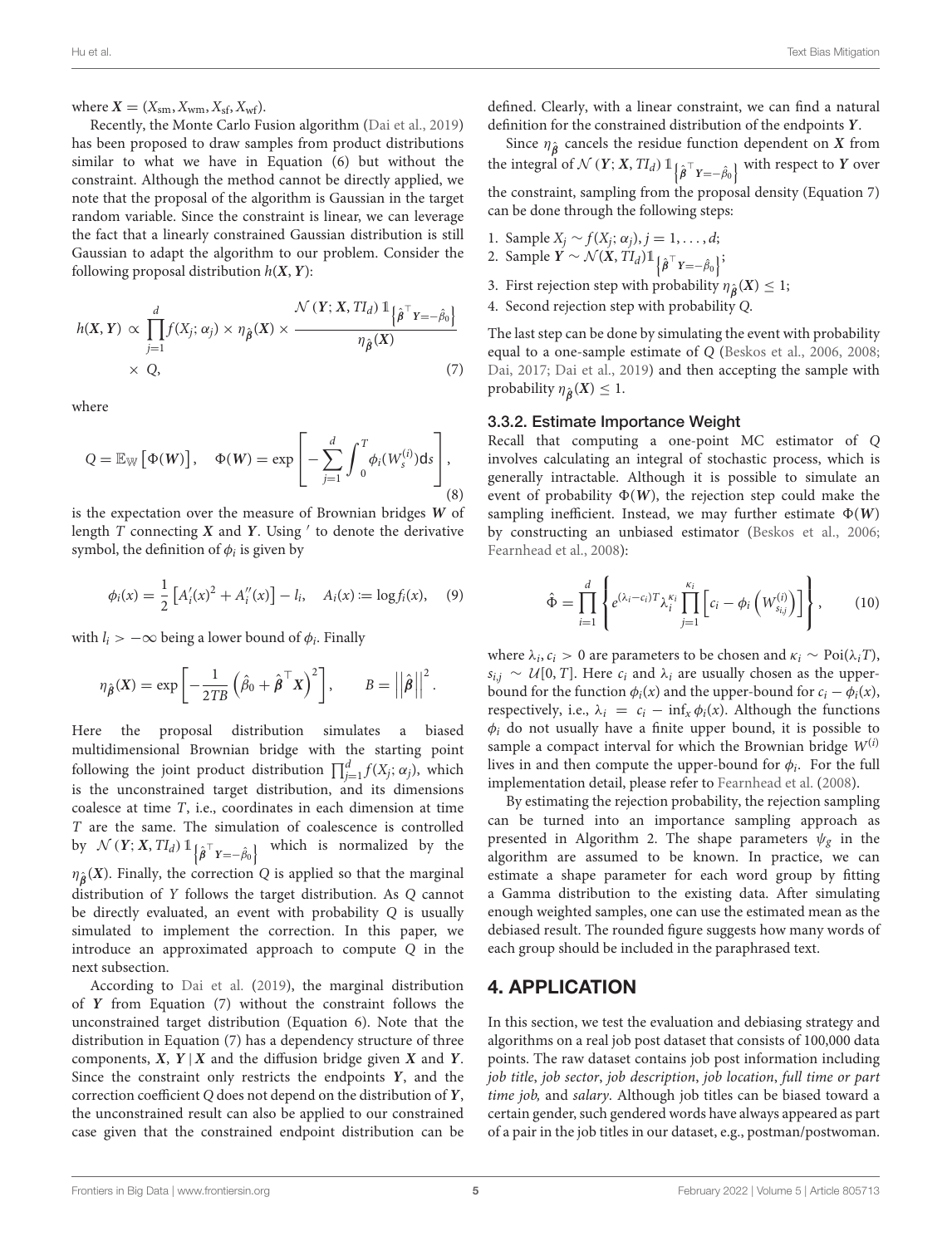| <b>Text Bias Mitigation</b><br>Hu et al. |  |  |  |
|------------------------------------------|--|--|--|
|------------------------------------------|--|--|--|

| Algorithm 2: Bias reduction on word counts |  |
|--------------------------------------------|--|
|--------------------------------------------|--|

**Input**: Word Counts  $\tilde{X}_{\text{sm}}, \tilde{X}_{\text{wm}}, \tilde{X}_{\text{sf}}, \tilde{X}_{\text{wf}}$ ; Bias weights  $\hat{\boldsymbol{\beta}} = (\beta_{\rm sm}, \beta_{\rm wm}, \beta_{\rm sf}, \beta_{\rm wf});$ Intercept  $\hat{\beta}_0$ ; Gamma rate parameter  $\psi_{g}$  for each word group, estimated from the dataset; Number of samples N; Tuning parameter T; **<sup>1</sup> foreach** word group g in G **do** 2  $\; \; \mid \;$  Compute gamma shape parameter  $\alpha_g = \tilde{X}_g \psi_g;$ **<sup>3</sup> end 4 for**  $i = 1, ..., N$  **do <sup>5</sup> foreach** word group g in G **do 6** Sample  $X_{i,g}$  ∼  $\Gamma(\alpha_g, \psi_g);$ **<sup>7</sup> end 8** Simulate  $Y_i \sim \mathcal{N}(X_i, T I_d) \mathbb{1}_{\left\{\hat{\boldsymbol{\beta}}^\top Y_i = -\hat{\beta}_0\right\}};$ **9** Compute normalizing constant  $\eta_{\hat{\boldsymbol{\beta}}}(X_i)$ ; 10 Compute Poisson estimate  $\hat{\Phi}_i$  of  $Q_i$  using Equation (10); **11** Importance weight  $w_i = \eta_{\hat{\boldsymbol{\beta}}}(X_i) * \hat{\Phi}_i;$ **<sup>12</sup> end** 13  $\bar{Y} = \sum_{i=1}^{N} w_i Y_i;$ **Output:** Empirical mean  $\bar{Y}$  *rounded* to the nearest integer;

Since the other fields are not the primary interest of this paper, we focused only on the job description data containing the main advertisement text.

The job texts are parsed from HTML to plain text and further processed to remove symbols. Then, the word counts are conducted by counting the total number of words in an advertisement and counting the occurrences of every word in our word list [see [Konnikov et al.](#page-8-31) [\(2021\)](#page-8-31) for a full list of words]. Some entries in the word list are root words, e.g., aggress\*, in which case any variant that matches this root, e.g., aggressive and aggression, shares the same counter. Sometimes regex can match words that are misspelled, which should not be counted. In this case, we filter out these words by checking if they are contained in a dictionary. We used WordNet in our implementation.

In the end, the word counts are aggregated according to their word groups, {strongly, weakly}  $\times$  {masculine, feminine}. The split is achieved using the GloVe word embedding (Pennington et al., [2014\)](#page-8-10) by ranking the cosine similarity between each word and the gender direction he − she.

### 4.1. Bias Score

The text-level bias score is evaluated by combining two distinct measures based on word counts [\(Gaucher et al., 2011\)](#page-8-8) and word embeddings [\(Garg et al., 2018\)](#page-8-12), respectively, as described in Algorithm 1. Let  $S_\lambda$  denote the combined score using coefficient  $\lambda$ , in this case  $\lambda = 2$  which gives the best regression outcome.

We formulate and solve the linear regression problem

$$
S_{i,\lambda} = \beta_0 + \beta_{\rm sm} \tilde{X}_{i,\rm sm} + \beta_{\rm wm} \tilde{X}_{i,\rm wm} + \beta_{\rm sf} \tilde{X}_{i,\rm sf} + \beta_{\rm wf} \tilde{X}_{i,\rm wf} + \epsilon_i,
$$

<span id="page-5-0"></span>TABLE 1 | Estimated weight for each word group.

|                  | <b>Estimate</b> | <b>Std. Error</b> | t value   |
|------------------|-----------------|-------------------|-----------|
| Intercept        | $-0.1439***$    | 0.0035            | $-40.78$  |
| Strong masculine | $0.1580***$     | 0.0008            | 199.42    |
| Weak masculine   | $0.0073***$     | 0.0004            | 16.39     |
| Strong feminine  | $-0.1824***$    | 0.0016            | $-115.45$ |
| Weak feminine    | $-0.1440***$    | 0.0008            | $-175.35$ |
| $R^2$            |                 |                   | 0.465     |

\*\*\**p* < *0.001.*

where  $\epsilon_i$  is i.i.d. Gaussian noise and  $\tilde{X}_{i,g}$  is the word count for word group  $g$  in the  $i$ -th text. The fitted parameters are shown in **[Table 1](#page-5-0)**. We can see from the  $R^2$  that the regression model fits the estimated bias score reasonably well given the relatively simple and crude split of word groups. Let  $S_\beta$  denote the bias score estimated using the model parameters. Our fitted bias evaluation  $S_\beta$  is consistent with the combined bias score  $S_\lambda$  with a high Pearson's correlation,  $\text{cor}(\mathcal{S}_\lambda, \mathcal{S}_\beta) = 0.68$ .

The direction of bias in the bias score is recovered with positive toward masculine and **negative** toward **feminine**. In addition, the regression parameter validates the strong/weak split as the strong groups have coefficients with a larger magnitude than the weak groups. Overall, we can see that masculine words are assigned smaller weights, which can be caused by the wider usage of masculine words in the job text, similarly for the intercept which is negative.

# 4.2. Debiasing

With the bias weights  $\hat{\boldsymbol{\beta}}$  and intercept  $\hat{\beta}_0$  estimated, we progress to sample the debiased word counts to reduce overall bias while keeping the relevant word counts close to the original version. For each word group, we fit a Gamma distribution to the 100,000 data points to get the corresponding rate parameter,  $(\psi_{\rm sm}, \psi_{\rm wm}, \psi_{\rm sf}, \psi_{\rm wf}) = (0.362, 0.258, 0.353, 0.350).$ Then we assume that the word count of group  $g$  in the  $i$ th text  $X_{i,g}, g \in \mathcal{G}$  is a random variable that follows a Gamma distribution,  $X_{i,g} \sim \Gamma(\tilde{X}_{i,g} \psi_g, \psi_g)$ . Let  $f(X_{i,g})$  given by Equation (4) denote its density function. To debias each job text, we consider sampling from the following constrained product distribution:

$$
f(\mathbf{X}_i) = \prod_{g \in \mathcal{G}} f(X_{i,g}) \quad \text{w.r.t} \quad \hat{\boldsymbol{\beta}}^\top \mathbf{X}_i = -\hat{\beta}_0.
$$

The simulation is done by following Algorithm 2, and **[Figure 1](#page-6-0)** shows a comparison of bias score distribution before and after applying our bias mitigation approach. Before debiasing, the majority of job advertisements have bias scores between −2.0 and 2.0. After the bias mitigation, the bias score distribution is reduced to between −0.25 and 0.25 as shown in **[Figure 1B](#page-6-0)**, with a high concentration around 0.

The individual improvements are plotted in **[Figures 2A,B](#page-7-0)**. The bias improvement is computed by taking the difference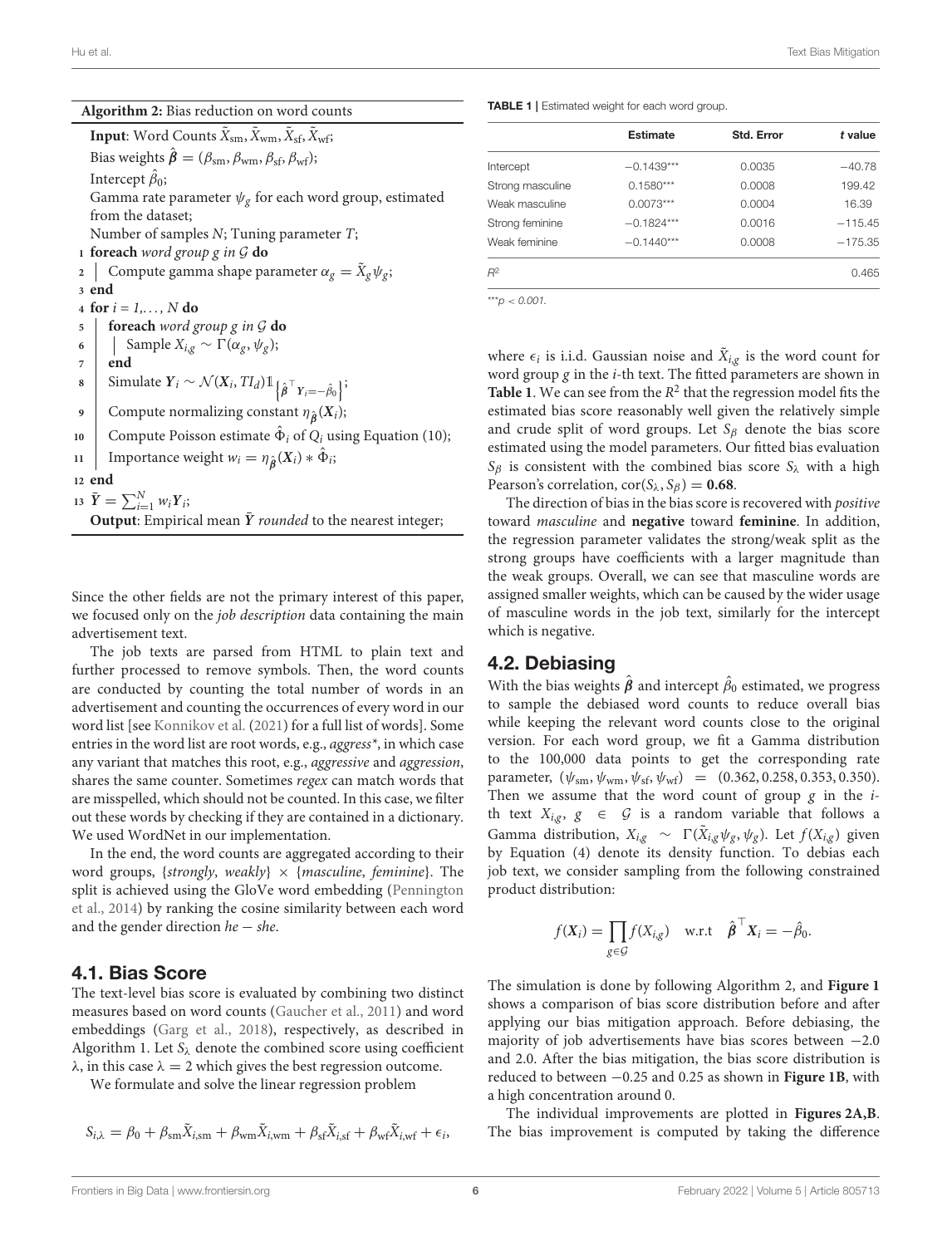

<span id="page-6-0"></span>between the unsigned (absolute value) bias score before debiasing and the unsigned bias score after debiasing. To avoid overcrowding the scatter plot, both **[Figures 2A,B](#page-7-0)** contain 3000 randomly sampled data points from the output. In **[Figure 2A](#page-7-0)**, the bias improvement is strongly linear with the unsigned bias before debiasing and the linear relation has a slope close to 1. More importantly, the majority of points (**over 90%**) have positive improvements while the points with negative improvements have a very small unsigned bias score  $(<0.23)$ in the first place. In practice, the debiasing process of these points can be omitted since their original level of gender bias is close to 0.

Therefore, we only use the points with positive improvements in **[Figure 2B](#page-7-0)**, where the percentage improvement is plotted against the unsigned bias score before debiasing. Overall, 67.7% of the points have percentage improvements greater than 75%, and the percentage increases to 99.9% for those with unsigned bias score greater than 0.75. From **[Table 2](#page-7-1)** we can see that the mean improvement gets better when we filter out texts with a lower magnitude of bias. For texts with a bias score of  $>0.75$ , the mean improvement percentage is 93.89% while the mean bias score after debiasing is 0.0677, which is very close to the mean debiased score across all data points 0.0628.

# 5. DISCUSSION

In this paper, we build a bias evaluation algorithm by grouping masculine and feminine words into strong and weak groups and assigning weights to each group to be used in the debiasing stage. We also introduce a debiasing strategy and algorithm by modeling the frequencies of each word group and sampling the word composition with less bias in our evaluation framework. We have shown that our bias weight is consistent with the grouping and that the debiasing algorithm is effective when dealing with texts of high bias scores. Although our test is based on reducing gender bias, our algorithm can also be applied in situations where the employer in a male-dominated industry may want to attract more female applicants by including more feminine words. This can be achieved by changing the constraint of zero bias to negative bias. In addition, although we used gender as a binary construct for illustrative purposes in this paper, our proposed algorithm can be extended to deal with multiple (linear) constraints. If the degree of bias toward and against a certain category can be measured, then our algorithms can reduce bias in that category axis by just imposing a constraint on the sampling algorithm.

Our algorithms also have a few limitations. First, we distinguish strong and weak words by computing the cosine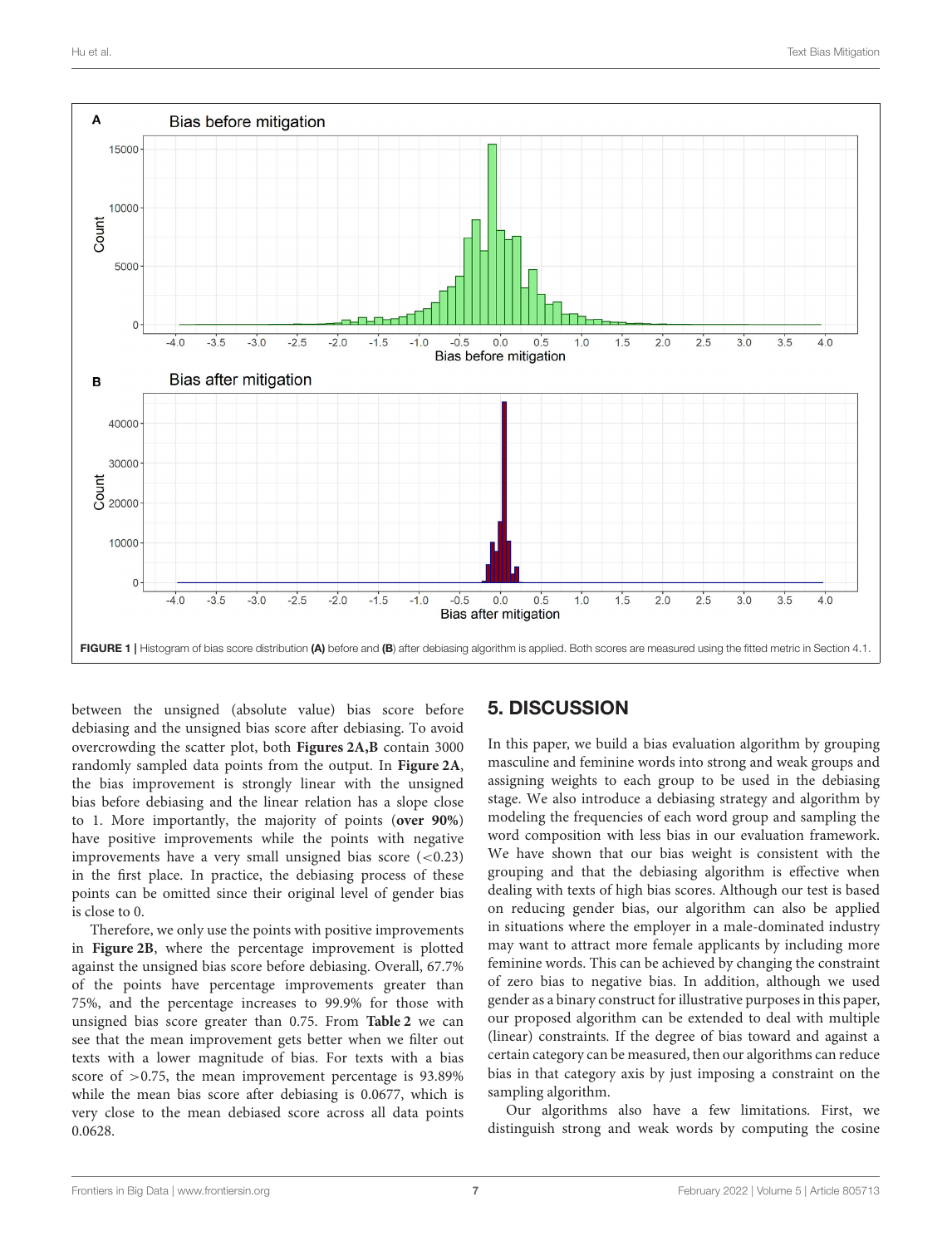

<span id="page-7-1"></span><span id="page-7-0"></span>TABLE 2 | Mean unsigned bias before and after debiasing with mean improvement and percentage improvement for different groups of data.

| <b>Statistics</b> |          |             |               |               |
|-------------------|----------|-------------|---------------|---------------|
|                   | All data | Improv. > 0 | Bias $> 0.23$ | Bias $> 0.75$ |
| Mean   before     | 0.4149   | 0.4536      | 0.6269        | 1.2362        |
| Mean   after      | 0.0628   | 0.0588      | 0.0647        | 0.0677        |
| Mean improv.      | 0.3521   | 0.3948      | 0.5623        | 1.1685        |
| Mean % improv.    | 32.77%   | 75.92%      | 86.08%        | 93.89%        |

similarity with the gender direction. This step may be refined by using human labeling and crowd-sourcing. It may also be attractive to weigh and model every word separately. However, this may incur high computational costs in the debiasing stage and would also require a larger corpus since not all target words appear in our dataset. Another limitation of our algorithm lies in its linear assumptions, as the sampling algorithm requires the model constraints to be linear. Thus, the feasibility of nonlinear extensions to bias measurement may be limited. Finally,

we are only able to suggest the word composition at the summary level since there is currently no suitable algorithm to expand our output back into a full text. Coordinated paraphrasing that controls the inclusion and exclusion of words in each sentence to achieve low bias may be possible, but it is overly complicated at the present stage, which should be a potential direction for future work.

# DATA AVAILABILITY STATEMENT

The original contributions presented in the study are included in the article, further inquiries can be directed to the corresponding author.

# AUTHOR CONTRIBUTIONS

AK, ND, YH, KH, LD, JA-A, MT, and SH: data curation. SH: formal analysis and writing—original draft. SH, HD, and JA-A: methodology. All authors conceptualization and writing review editing.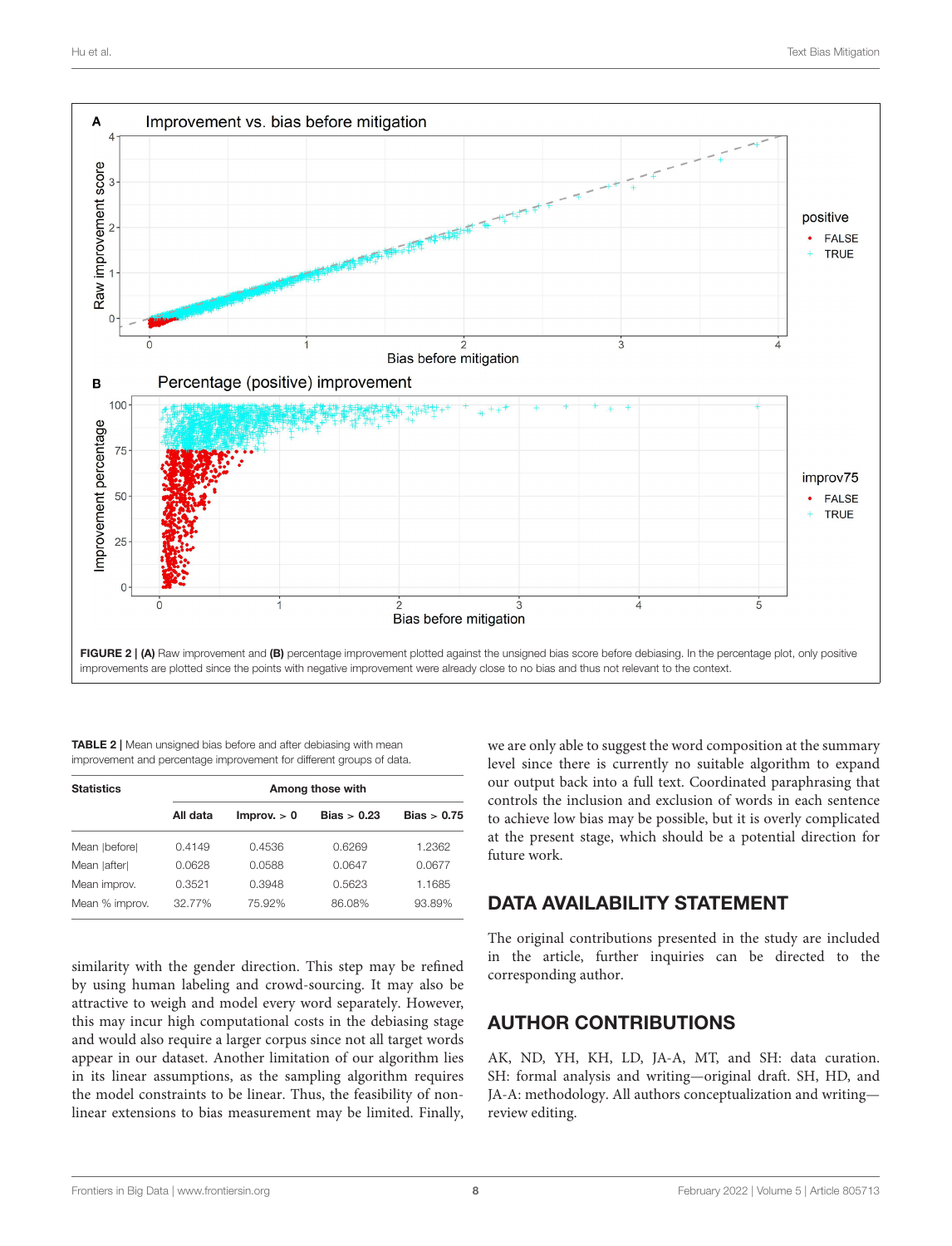### FUNDING

This work was supported by the Economic and Social Research Council (ESRC ES/T012382/1) and the Social Sciences and Humanities Research Council (SSHRC 2003-2019-0003) under the scheme of the Canada-UK Artificial Intelligence Initiative. The project title is BIAS: Responsible AI for Labour Market Equality.

# **REFERENCES**

- <span id="page-8-26"></span>Arceo-Gómez, E. O., Campos-Vázquez, R. M., Salas, R. Y. B., and López-Araiza, S. (2020). Gender Stereotypes in Job Advertisements: What do They Imply for the Gender Salary Gap? Available online at: http://conference. iza. org/conference files.
- <span id="page-8-25"></span>Askehave, I., and Zethsen, K. K. (2014). Gendered constructions of leadership in Danish job advertisements. Gender Work Organ. 21, 531–545. doi: [10.1111/gwao.12053](https://doi.org/10.1111/gwao.12053)
- <span id="page-8-29"></span>Bem, S. L. (1974). The measurement of psychological androgyny. J. Consult. Clin. Psychol. 42, 155–162. doi: [10.1037/h0036215](https://doi.org/10.1037/h0036215)
- <span id="page-8-6"></span>Bem, S. L., and Bem, D. J. (1973). Does sex-biased job advertising "aid and abet" sex discrimination? J. Appl. Soc. Psychol. 3, 6–18. doi: [10.1111/j.1559-1816.1973.tb01290.x](https://doi.org/10.1111/j.1559-1816.1973.tb01290.x)
- <span id="page-8-0"></span>Bertrand, M. (2020). Gender in the twenty-first century. AEA Papers Proc. 110, 1–24. doi: [10.1257/pandp.20201126](https://doi.org/10.1257/pandp.20201126)
- <span id="page-8-34"></span>Beskos, A., Papaspiliopoulos, O., and Roberts, G. O. (2008). A factorisation of diffusion measure and finite sample path constructions. Methodol. Comput. Appl. Probab. 10, 85–104. doi: [10.1007/s11009-007-9060-4](https://doi.org/10.1007/s11009-007-9060-4)
- <span id="page-8-33"></span>Beskos, A., Papaspiliopoulos, O., Roberts, G. O., and Fearnhead, P. (2006). Exact and computationally efficient likelihood-based estimation for discretely observed diffusion processes (with discussion). J. R. Stat. Soc. B 68, 333–382. doi: [10.1111/j.1467-9868.2006.00552.x](https://doi.org/10.1111/j.1467-9868.2006.00552.x)
- <span id="page-8-14"></span>Bolukbasi, T., Chang, K.-W., Zou, J. Y., Saligrama, V., and Kalai, A. T. (2016). Man is to computer programmer as woman is to homemaker? Debiasing word embeddings. Adv. Neural Inf. Process. Syst. 29, 4349–4357. doi: [10.5555/3157382.3157584](https://doi.org/10.5555/3157382.3157584)
- <span id="page-8-7"></span>Born, M. P., and Taris, T. W. (2010). The impact of the wording of employment advertisements on students' inclination to apply for a job. J. Soc. Psychol. 150, 485–502. doi: [10.1080/00224540903365422](https://doi.org/10.1080/00224540903365422)
- <span id="page-8-11"></span>Caliskan, A., Bryson, J. J., and Narayanan, A. (2017). Semantics derived automatically from language corpora contain human-like biases. Science 356, 183–186. doi: [10.1126/science.aal4230](https://doi.org/10.1126/science.aal4230)
- <span id="page-8-5"></span>Carli, L. L. (1990). Gender, language, and influence. J. Pers. Soc. Psychol. 59, 941. doi: [10.1037/0022-3514.59.5.941](https://doi.org/10.1037/0022-3514.59.5.941)
- <span id="page-8-35"></span>Dai, H. (2017). A new rejection sampling method without using hat function. Bernoulli 23, 2434–2465. doi: [10.3150/16-BEJ814](https://doi.org/10.3150/16-BEJ814)
- <span id="page-8-32"></span>Dai, H., Pollock, M., and Roberts, G. (2019). Monte carlo fusion. J. Appl. Probab. 56, 174–191. doi: [10.1017/jpr.2019.12](https://doi.org/10.1017/jpr.2019.12)
- <span id="page-8-15"></span>Dev, S., and Phillips, J. (2019). "Attenuating bias in word vectors," in The 22nd International Conference on Artificial Intelligence and Statistics (Cambridge, MA: PMLR), 879–887.
- <span id="page-8-17"></span>Ding, L., Yu, D., Xie, J., Guo, W., Hu, S., Liu, M., et al. (2021). Word embeddings via causal inference: gender bias reducing and semantic information preserving. arXiv [preprint]. arXiv:2112.05194.
- <span id="page-8-1"></span>England, P., Levine, A., and Mishel, E. (2020). Progress toward gender equality in the United States has slowed or stalled. Proc. Natl. Acad. Sci. U.S.A. 117, 6990–6997. doi: [10.1073/pnas.1918891117](https://doi.org/10.1073/pnas.1918891117)
- <span id="page-8-36"></span>Fearnhead, P., Papaspiliopoulos, O., and Roberts, G. O. (2008). Particle filters for partially observed diffusions. J. R. Stat. Soc. B 70, 755–777. doi: [10.1111/j.1467-9868.2008.00661.x](https://doi.org/10.1111/j.1467-9868.2008.00661.x)
- <span id="page-8-12"></span>Garg, N., Schiebinger, L., Jurafsky, D., and Zou, J. (2018). Word embeddings quantify 100 years of gender and ethnic stereotypes. Proc. Natl. Acad. Sci. U.S.A. 115, E3635–E3644. doi: [10.1073/pnas.1720347115](https://doi.org/10.1073/pnas.1720347115)

# ACKNOWLEDGMENTS

The data analyzed in this article were provided by one of the largest job advertising platforms in the UK, and the authors are solely responsible for the analysis and interpretation of the data presented here. We thank all the constructive comments from the reviewers and the editor.

- <span id="page-8-8"></span>Gaucher, D., Friesen, J., and Kay, A. C. (2011). Evidence that gendered wording in job advertisements exists and sustains gender inequality. J. Pers. Soc. Psychol. 101, 109. doi: [10.1037/a0022530](https://doi.org/10.1037/a0022530)
- <span id="page-8-2"></span>Glick, P., and Fiske, S. T. (1996). The ambivalent sexism inventory: differentiating hostile and benevolent sexism. J. Pers. Soc. Psychol. 70, 491. doi: [10.1037/0022-3514.70.3.491](https://doi.org/10.1037/0022-3514.70.3.491)
- <span id="page-8-20"></span>Hatmaker, D. M. (2013). Engineering identity: Gender and professional identity negotiation among women engineers. Gender Work Organ. 20, 382–396. doi: [10.1111/j.1468-0432.2012.00589.x](https://doi.org/10.1111/j.1468-0432.2012.00589.x)
- <span id="page-8-18"></span>Hokamp, C., and Liu, Q. (2017). Lexically constrained decoding for sequence generation using grid beam search. arXiv preprint arXiv:1704.07138. doi: [10.18653/v1/P17-1141](https://doi.org/10.18653/v1/P17-1141)
- <span id="page-8-27"></span>Horvath, L. K., and Sczesny, S. (2016). Reducing women's lack of fit with leadership positions? Effects of the wording of job advertisements. Eur. J. Work Organ. Psychol. 25, 316–328. doi: [10.1080/1359432X.2015.1067611](https://doi.org/10.1080/1359432X.2015.1067611)
- <span id="page-8-16"></span>Kaneko, M., and Bollegala, D. (2019). Gender-preserving debiasing for pre-trained word embeddings. arXiv preprint arXiv:1906.00742. doi: [10.18653/v1/P19-1160](https://doi.org/10.18653/v1/P19-1160)
- <span id="page-8-21"></span>Kang, S. K., DeCelles, K. A., Tilcsik, A., and Jun, S. (2016). Whitened résumés: Race and self-presentation in the labor market. Administrat. Sci. Q. 61, 469–502. doi: [10.1177/0001839216639577](https://doi.org/10.1177/0001839216639577)
- <span id="page-8-31"></span>Konnikov, A., Denier, N., Hu, Y., Hughes, K. D., Ding, L., Al-Ani, J. A., et al. (2021). Word inventory for work and employment diversity, (in)equality and inclusivity. Pre-print on SocArXiv. doi: [10.31235/osf.io/t9v3a](https://doi.org/10.31235/osf.io/t9v3a)
- <span id="page-8-24"></span>Kuhn, P., Shen, K., and Zhang, S. (2020). Gender-targeted job ads in the recruitment process: facts from a Chinese job board. J. Dev. Econ. 147:102531. doi: [10.1016/j.jdeveco.2020.102531](https://doi.org/10.1016/j.jdeveco.2020.102531)
- <span id="page-8-13"></span>Kwak, H., An, J., Jing, E., and Ahn, Y.-Y. (2021). Frameaxis: Characterizing microframe bias and intensity with word embedding. PeerJ Comput. Sci. 7:e644. doi: [10.7717/peerj-cs.644](https://doi.org/10.7717/peerj-cs.644)
- <span id="page-8-4"></span>Lakoff, R. (1973). Language and woman's place. Lang. Soc. 2, 45–79. doi: [10.1017/S0047404500000051](https://doi.org/10.1017/S0047404500000051)
- <span id="page-8-23"></span>McCall, L. (2005). The complexity of intersectionality. Signs 30, 1771–1800. doi: [10.1086/426800](https://doi.org/10.1086/426800)
- <span id="page-8-19"></span>Miao, N., Zhou, H., Mou, L., Yan, R., and Li, L. (2019). Cgmh: Constrained sentence generation by metropolis-hastings sampling. Proc. AAAI Conf. Artif. Intell. 33, 6834–6842. doi: [10.1609/aaai.v33i01.33016834](https://doi.org/10.1609/aaai.v33i01.33016834)
- <span id="page-8-9"></span>Mikolov, T., Chen, K., Corrado, G., and Dean, J. (2013). Efficient estimation of word representations in vector space. arXiv preprint arXiv:1301.3781.
- <span id="page-8-30"></span>Newman, M. L., Groom, C. J., Handelman, L. D., and Pennebaker, J. W. (2008). Gender differences in language use: An analysis of 14,000 text samples. Discourse Process[. 45, 211–236. doi: 10.1080/01638530802](https://doi.org/10.1080/01638530802073712) 073712
- <span id="page-8-3"></span>Pennebaker, J. W., Mehl, M. R., and Niederhoffer, K. G. (2003). Psychological aspects of natural language use: Our words, our selves. Annu. Rev. Psychol. 54, 547–577. doi: [10.1146/annurev.psych.54.101601.145041](https://doi.org/10.1146/annurev.psych.54.101601.145041)
- <span id="page-8-10"></span>Pennington, J., Socher, R., and Manning, C. D. (2014). "Glove: Global vectors for word representation," in Proceedings of the 2014 Conference on Empirical Methods in Natural Language Processing (EMNLP) (Stroudsburg, PA), 1532–1543.
- <span id="page-8-22"></span>Rivera, L. A. (2020). Employer decision making. Annu. Rev. Sociol. 46, 215–232. doi: [10.1146/annurev-soc-121919-054633](https://doi.org/10.1146/annurev-soc-121919-054633)
- <span id="page-8-28"></span>Sczesny, S., Formanowicz, M., and Moser, F. (2016). Can gender-fair language reduce gender stereotyping and discrimination? Front. Psychol. 7:25. doi: [10.3389/fpsyg.2016.00025](https://doi.org/10.3389/fpsyg.2016.00025)